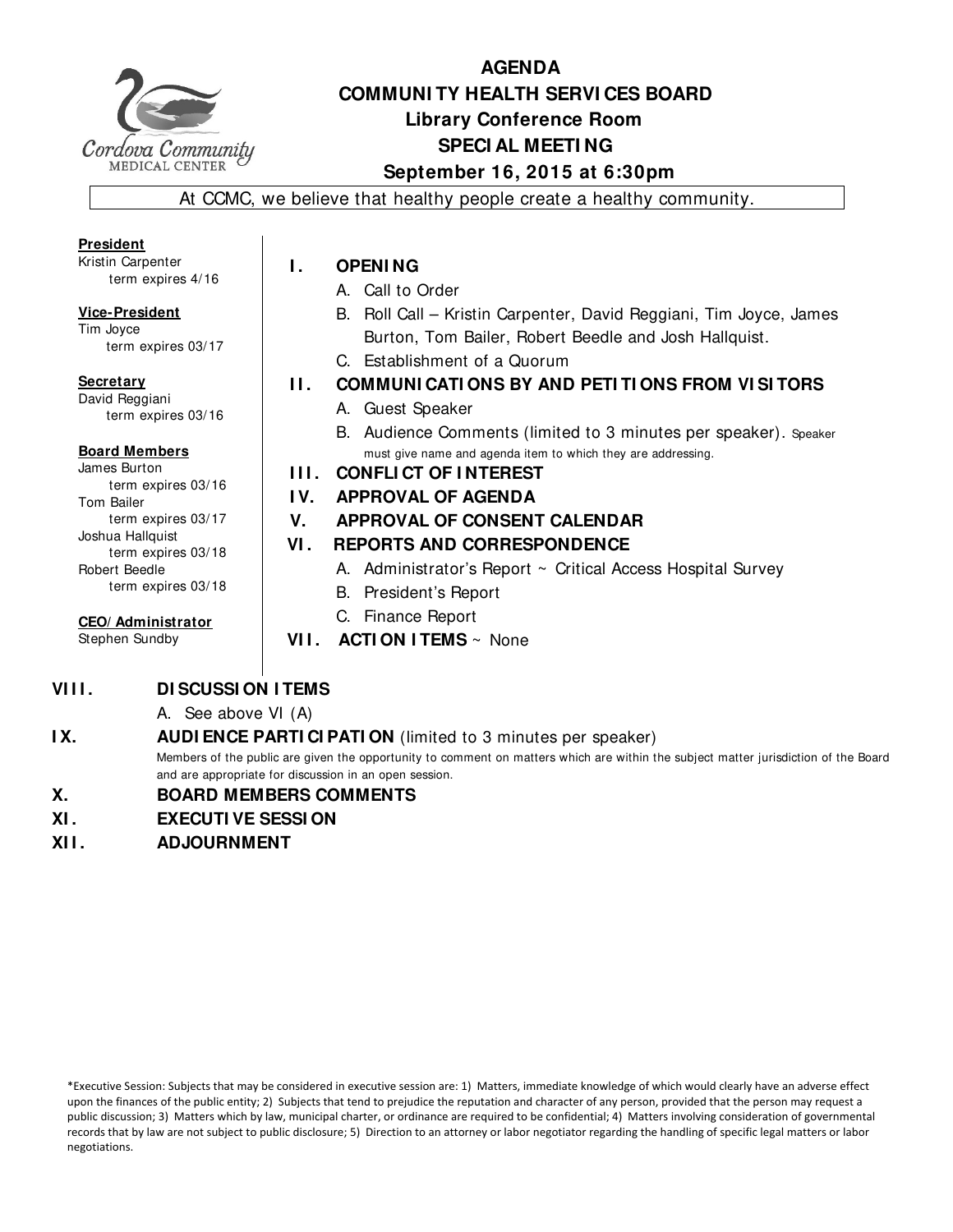

CCMC had a Center for Medicaid/Medicare Critical Access Hospital survey (CAH) that brought about questions regarding the CCMC Governance. CCMC will receive a written report within 10 work days from CMS listing the deficiencies from the survey. CCMC will have 10 calendar days from receiving the report to respond with a Plan of Correction (POC). Based on points raised during the surveyor's visit, we anticipate these questions to the CCMC being raised in the surveyor's report and we will need to provide responses in our Plan of Correction:

- Does the membership of the CCMC Governing Board meet the CMS requirements?
- Does the reporting from the CCMC Administration regarding issues (Quality Improvement, P&P's, surveys, annual report) meet CMS requirements?
- Will the elected City Council serving as the Governing Board with an appointed Advisory Board meet the CMS requirements?
- What are the Governing Board considerations for the other programs (LTC, Sound Alternatives, Primary Care Clinic)?
- How often does the CCMC Governing Board need to meet?
- What will be QHR's responsibilities be regarding governance?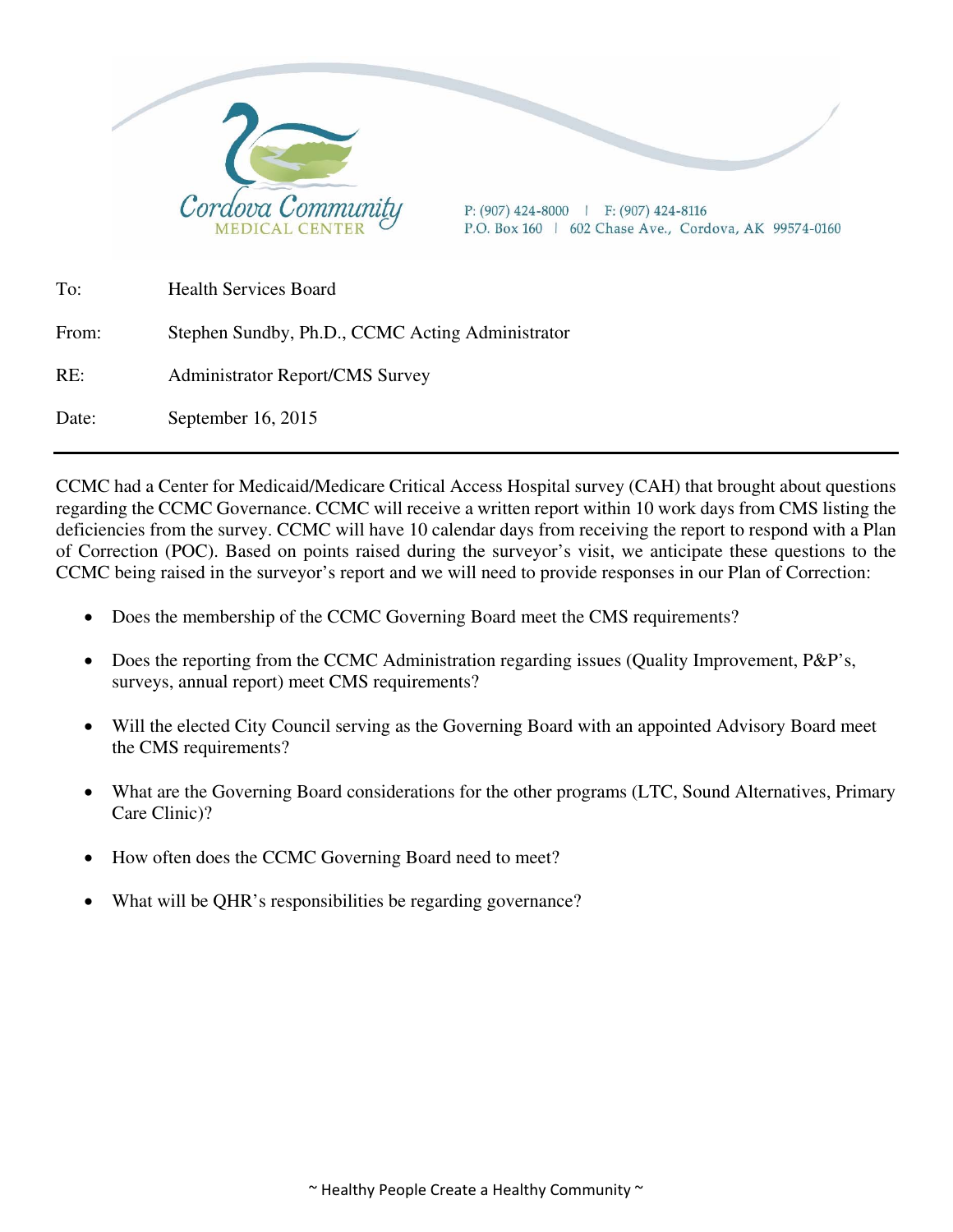### **§485.627(a)**

#### **Standard: Governing Body or Responsible Individual**

**The CAH has a governing body or an individual that assumes full legal responsibility for determining, implementing and monitoring policies governing the CAH'S total operation and for ensuring that those policies are administered so as to provide quality health care in a safe environment.** 

#### **Interpretive Guidelines §485.627(a)**

The CAH must have only one governing body (or responsible individual) and this governing body (or responsible individual) is responsible for the conduct of the CAH as an institution. In the absence of an organized governing body, there must be written documentation that identifies the individual or individuals that are responsible for the conduct of the CAH operations.

The governing body (or responsible individual) must determine, in accordance with State law, which categories of practitioners are eligible candidates for appointment to the medical staff.

It is the responsibility of the governing body (or responsible individual) to appoint, with the advice of the medical staff, the individual practitioners to the medical staff. After considering medical staff recommendations, and in accordance with established CAH medical staff criteria and State and Federal laws and regulations, the governing body (or responsible individual) decides whether or not to appoint new medical staff members or to continue current members of the medical staff.

The governing body (or responsible individual) must ensure that the medical staff has bylaws that comply with State and Federal law and the requirements of the CAH CoP.

The governing body (or responsible individual) decides whether or not to approve medical staff bylaws submitted by the medical staff. The medical staff bylaws and any revisions must be approved by the governing body (or responsible individual) before they are considered effective.

The governing body (or responsible individual) must ensure that the medical staff is accountable to the governing body (or responsible individual) for the quality of care provided to patients. The governing body (or responsible individual) is responsible for the conduct of the CAH and this conduct would include the quality of care provided to patients.

All CAH patients must be under the care of a member of the medical staff or under the care of a practitioner who is under the supervision of a member of the medical staff. All patient care is provided by or in accordance with the orders of a practitioner granted privileges to provide or order that care and is in accordance with State law.

Criteria for selection of both new medical staff members and selection of current medical staff members for continued membership must be based on:

- Individual character;
- Individual competence;
- Individual training;
- Individual experience; and
- Individual judgment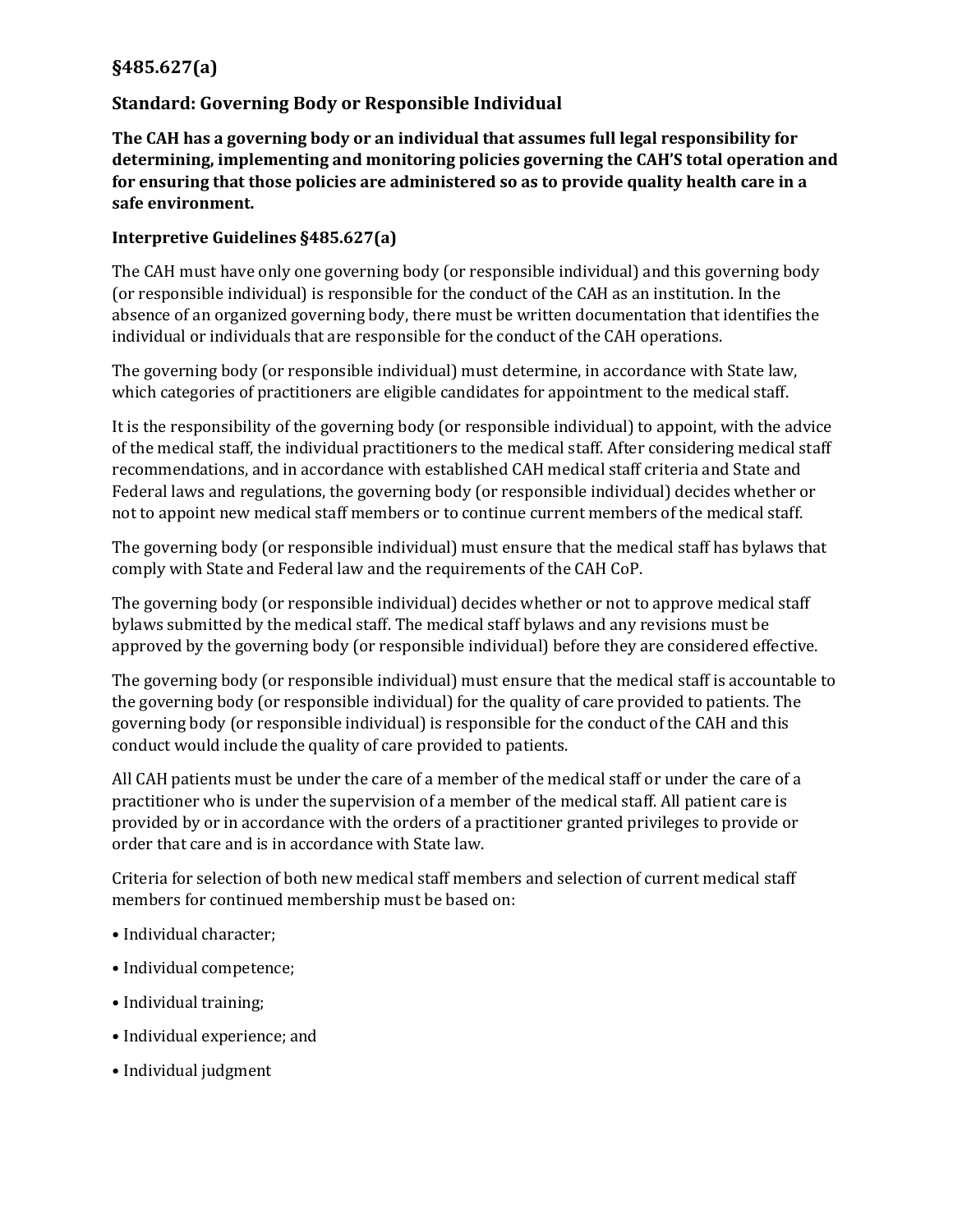F493

(Rev. 70, Issued: 01-07-11, Effective: 10-01-10 Implementation: 10-01-10)

# **§483.75(d) Governing Body**

(1) The facility must have a governing body, or designated persons functioning as a governing body, that is legally responsible for establishing and implementing policies regarding the management and operation of the facility; and

(2) The governing body appoints the administrator who is—

- (i) Licensed by the State where licensing is required; and
- (ii) Responsible for the management of the facility.

Interpretive Guidelines: §483.75(d)(2)(1)

The administrator must be licensed where required by the State.